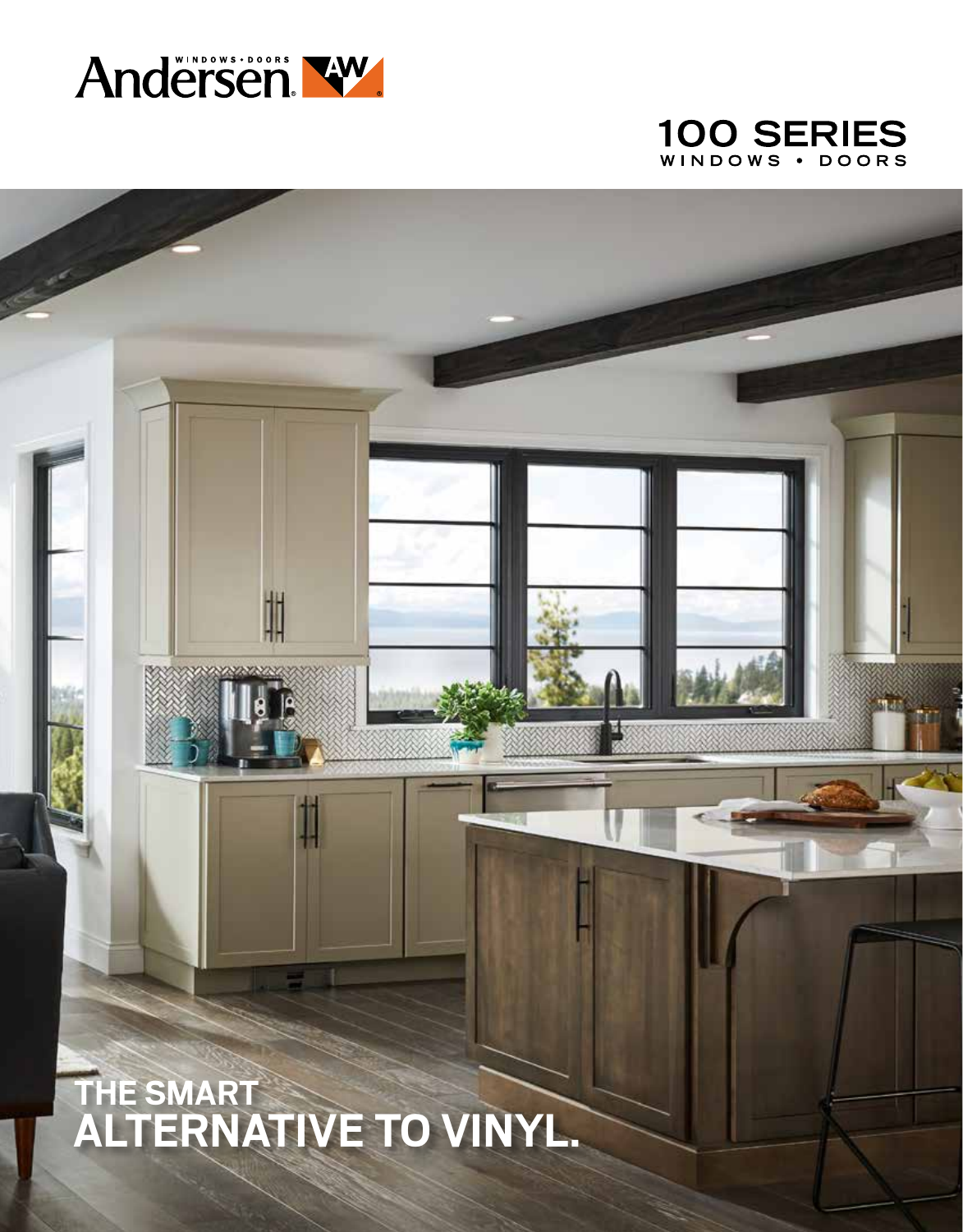# **A BETTER CHOICE FOR YOUR HOME.**

Whether you're replacing, remodeling or building new, Andersen® 100 Series windows and patio doors offer many advantages over vinyl. They offer superior strength and performance because they're made of innovative Fibrex® composite material, which is 2X stronger and more durable than vinyl. They're also available in a variety of rich dark colors with finishes that are made to last and they're designed to retain their stability and rigidity in all climates. Plus, 100 Series windows and doors are environmentally responsible and energy efficient, making them a better choice for your home.







\*When 100 Series products were tested against five leading competitors' painted vinyl window products.

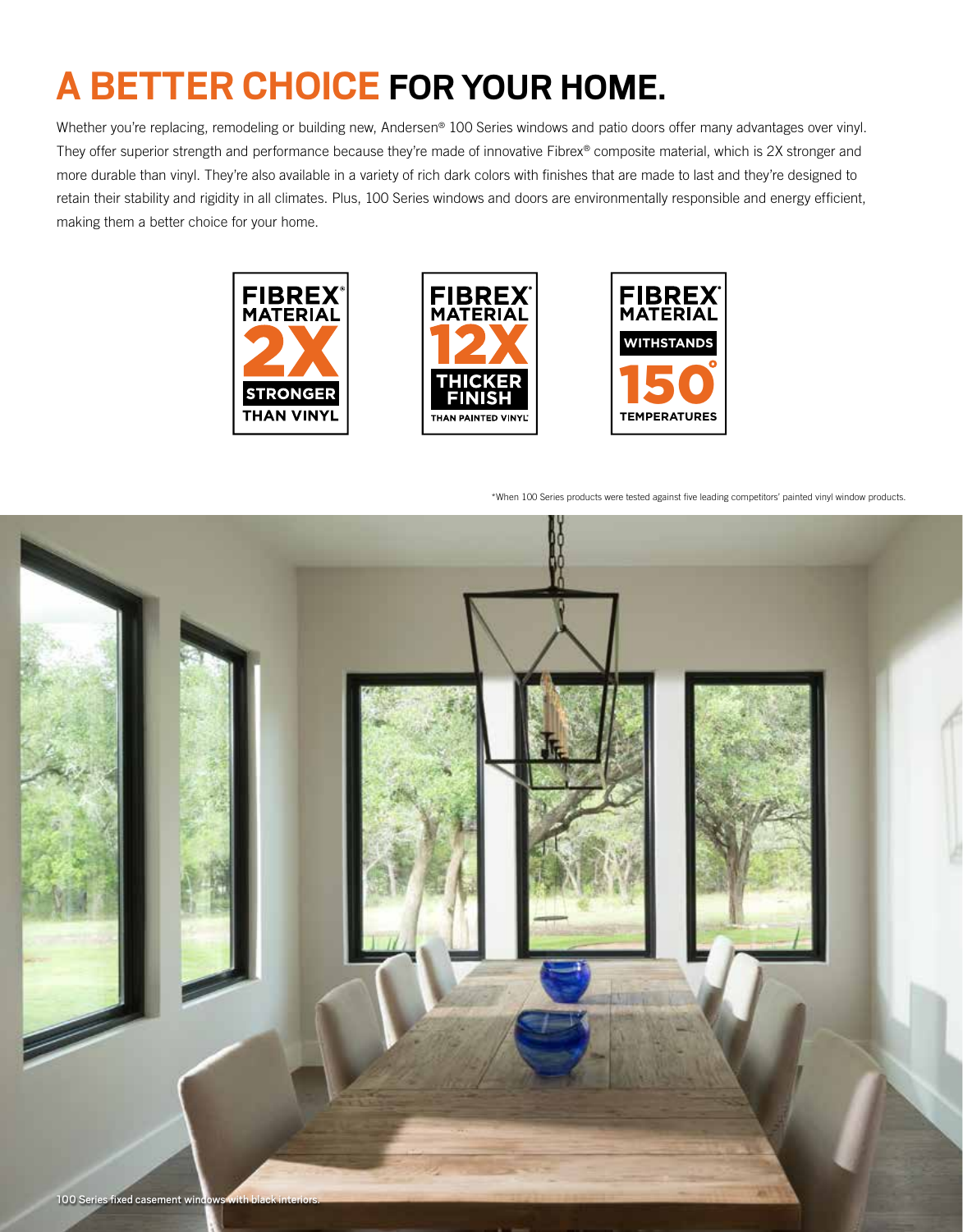## **STRENGTH & PERFORMANCE**

Fibrex<sup>®</sup> material is 2X stronger than vinvl and it retains its stability and rigidity in all climates so weathertight seals stay weathertight.

100 Series products can

### withstand temperatures up

to 150°F, even in dark colors, meaning they won't warp due to sun exposure.

### **ENVIRONMENTALLY RESPONSIBLE**

Our exclusive Andersen® Fibrex composite material is composed of 40% reclaimed wood fiber by weight, most of which is reclaimed from the manufacturing of Andersen wood windows.



See how Andersen created Fibrex material at andersenwindows.com/fibrex

Our weather-resistant construction seals out drafts, wind and water so well, you can relax in comfort whatever the weather. Plus, Fibrex material blocks thermal transfer nearly 700 times better than aluminum to help reduce heating and cooling bills.



## **ENERGY-EFFICIENT COLORS THAT LAST**

Durable, factory-finished interiors and exteriors feature a premium matte finish that isn't shiny like vinyl plus they never need painting and won't fade, flake, blister or peel.

On 100 Series products, the finish is 12X thicker than that of painted vinyl windows\*\* resulting in superior scratch resistance so they'll look beautiful for years to come.

### **ADVANCED CRAFTSMANSHIP**

100 Series products feature virtually seamless corners for a cleaner, more contemporary look.



100 Series sash corner seam

Vinyl sash corner seam

### **TRANSFERABLE LIMITED WARRANTY**

Most other window and door warranties end when a home is sold, but our coverage — 20 years on glass, 10 years on non-glass parts — transfers from each homeowner to the next. And, because it's not prorated, the coverage offers full benefits, year after year, owner after owner. So it can add real value when you decide to sell your home.

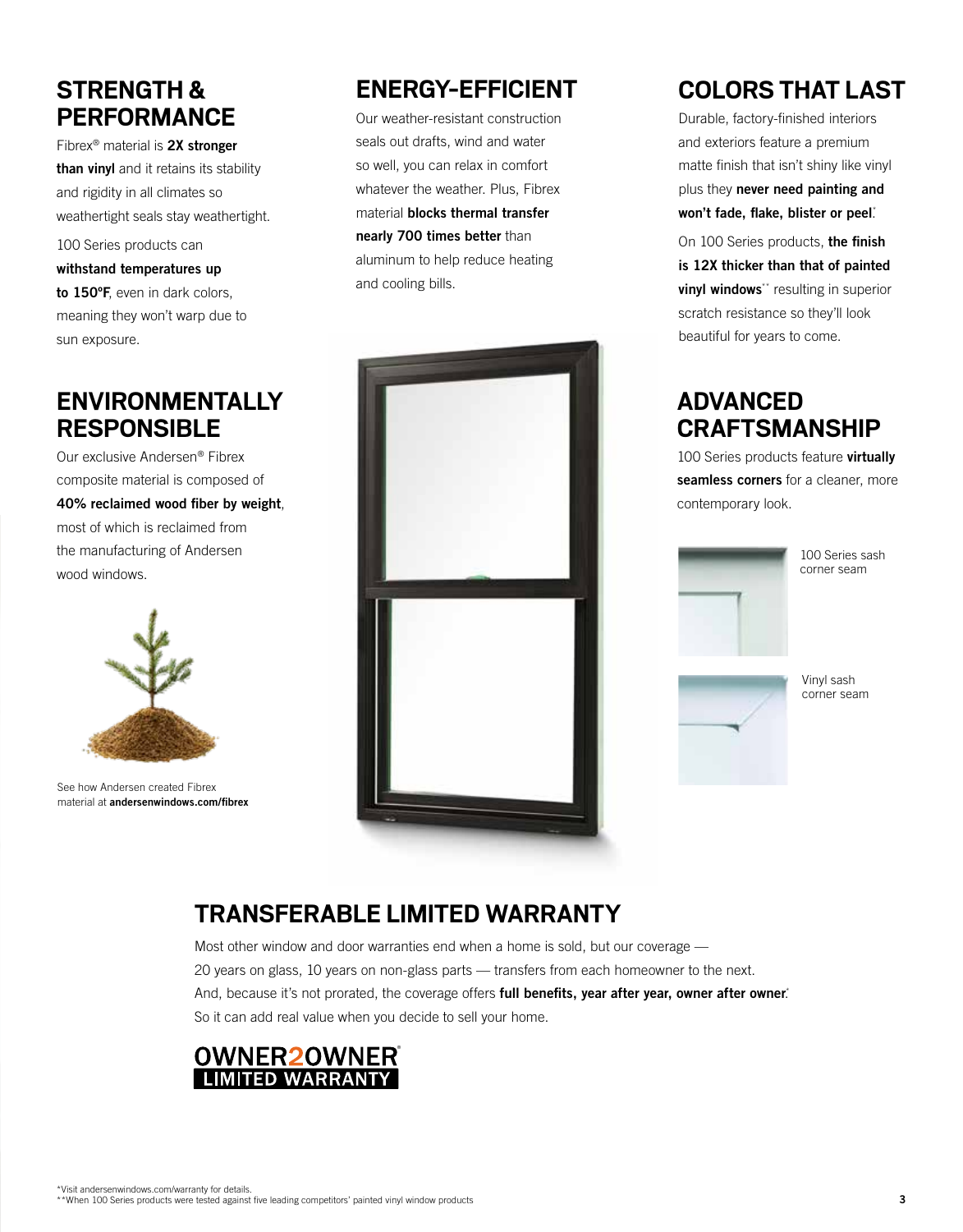# **WINDOW & DOOR TYPES**

Choose the product style and frame type needed to complete your replacement, remodeling or new construction project and bring your vision to life.



**Single-Hung Windows**

Single-hung windows feature a stationary upper sash and operable lower sash that slides up and down.



### **Casement & Awning Windows**

Casement windows are hinged on the side and open outward to the left or right, while awning windows are hinged at the top and open outward.



### **Gliding Windows**

Gliding windows have one stationary sash and one operating sash that glides horizontally. A three-sash configuration, where two sash glide past a fixed center sash is also available.



### **Gliding Patio Doors**

Windows and doors are available

Patio doors feature one stationary panel and one that glides smoothly on adjustable rollers. Add character and light with a sidelight or transom.

### **Specialty Windows**

Specialty windows are stationary (non-operable) windows characterized by their special shapes, including curves and dramatic angles. A variety of shapes are available to complement your home's architecture.

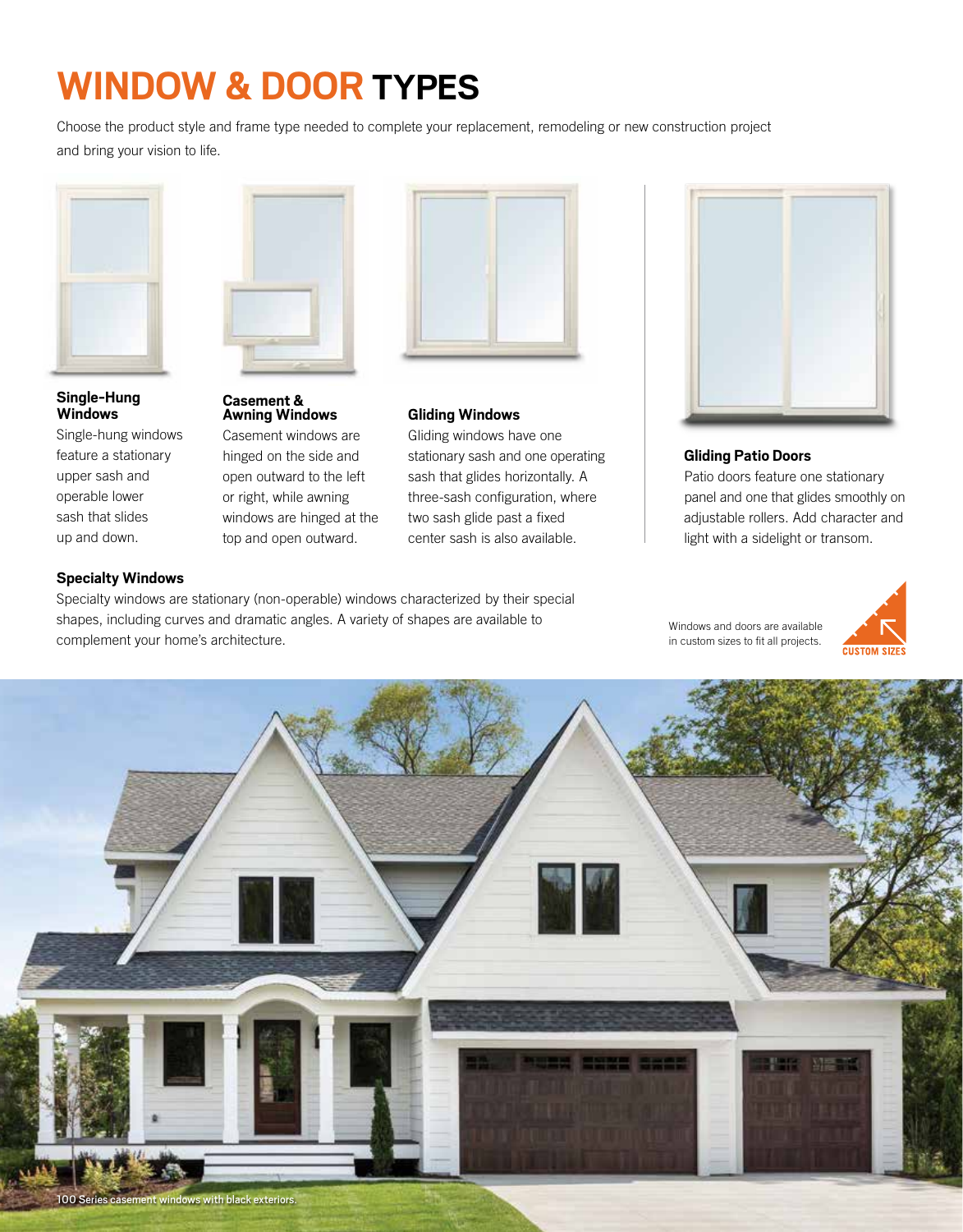# **COLOR OPTIONS**

### EXTERIOR COLORS

100 Series windows and patio doors come in five exterior colors, including dark bronze and black — colors that are darker and richer than those of most vinyl windows.



**HARDWARE OPTIONS**

### WINDOWS

# Lock automatically engages when window is closed. Hardware color matches the window's interior. Shown in white. Antique Brass | Black | Dark Bronze | Sandtone | Satin Nickel | White Lock Lift/Pull (Optional) Optional Slim Line Metal Hardware Lock **Casement & Awning**

Antique Brass | Black | Dark Bronze | Sandtone | Satin Nickel | White

Folding handle avoids interference with window treatments.

### INTERIOR COLORS

100 Series windows and patio doors feature a premium matte finish inside for an attractive appearance.





Gliding patio doors features a multi-point locking systems for enhanced security. Optional auxiliary foot lock is available to secure the gliding panel and provides an extra measure of security when the door is in a locked position. Exterior keyed lock also available.

Bold names denotes finish shown. Wireless open/close sensors are available. Visit andersenwindows.com/connect to learn more.

\*Products with dark bronze, black and Sandtone interiors have matching exteriors. Printing limitations prevent exact duplication of colors. See your Andersen supplier for actual color samples.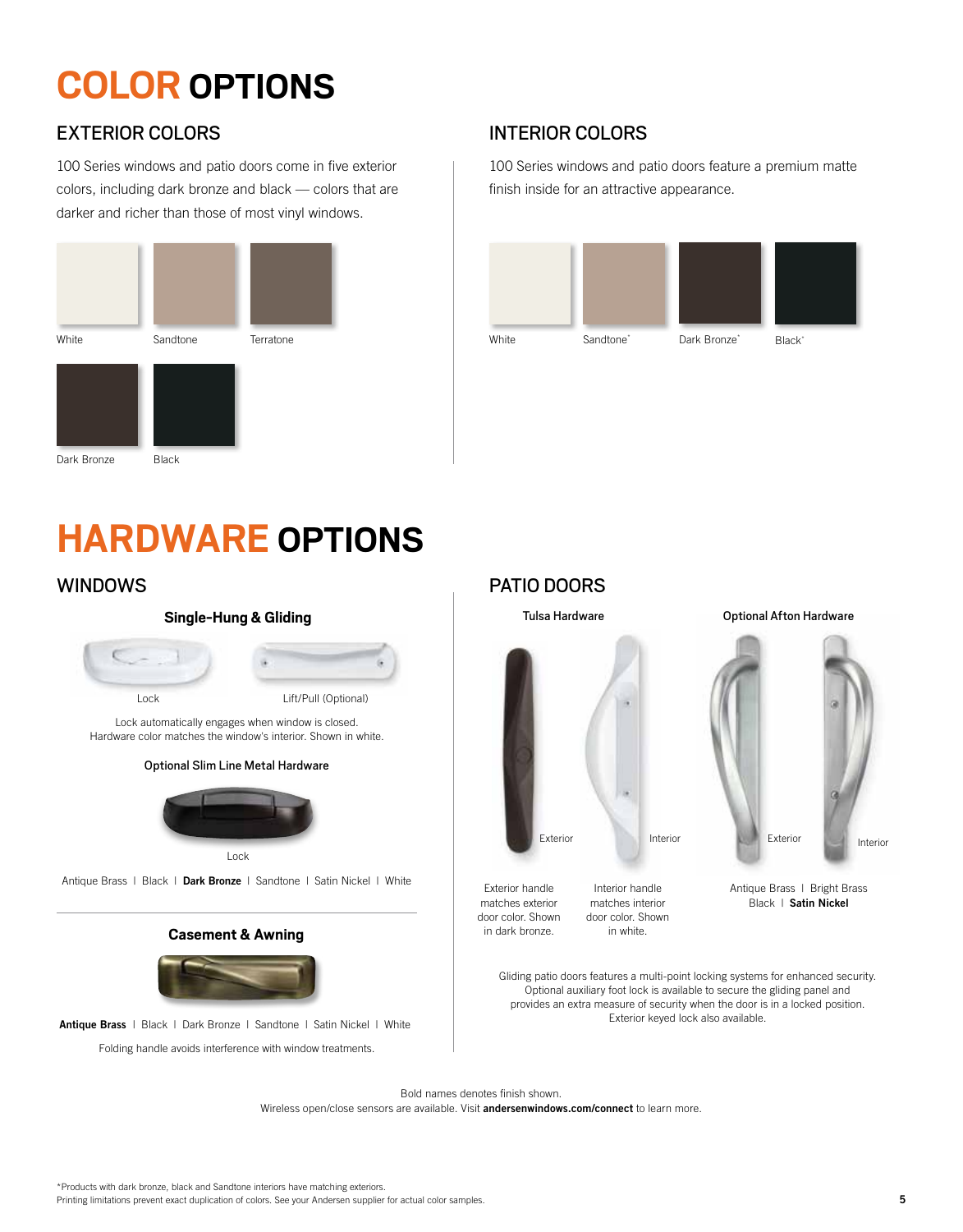# **GLASS OPTIONS**

Andersen has the glass you need to get the performance you want with options for every climate, project and customer. Check with your Andersen supplier for the selections that meet ENERGY STAR® requirements in your area.

|                                                                                                                                            | ENERGY                                             |                                                       | LIGHT                                              |                                                |
|--------------------------------------------------------------------------------------------------------------------------------------------|----------------------------------------------------|-------------------------------------------------------|----------------------------------------------------|------------------------------------------------|
|                                                                                                                                            | <b>U-FACTOR</b>                                    | <b>SOLAR HEAT</b><br><b>GAIN COEFFICIENT</b>          | <b>VISIBLE LIGHT</b><br><b>TRANSMITTANCE</b>       | <b>UV PROTECTION</b>                           |
| G L A S S                                                                                                                                  | How well a product prevents<br>heat from escaping. | How well a product blocks<br>heat caused by sunlight. | How much visible light comes<br>through a product. | How well a product blocks<br>ultraviolet rays. |
| SmartSun <sup>"</sup><br>Thermal control similar to tinted glass,<br>with visible light transmittance similar<br>to Low-E glass.           | ★★★☆                                               | ****                                                  | ★★★☆                                               | ****                                           |
| <b>SmartSun with HeatLock® Coating</b><br>Applied to the room-side surface, it reflects heat<br>back into the home and improves U-Factors. | ****                                               | ****                                                  | ★★☆☆                                               | ****                                           |
| Low-E<br>Outstanding overall performance for<br>climates where both heating and<br>cooling costs are a concern.                            | ★★★☆                                               | ★★★☆                                                  | ★★★☆                                               | ★★★☆                                           |
| <b>Low-E with HeatLock Coating</b><br>Applied to the room-side surface, it reflects heat<br>back into the home and improves U-Factors.     | ****                                               | ★★★☆                                                  | ★★★☆                                               | ★★★☆                                           |
| <b>Sun</b><br>Outstanding thermal control in southern climates<br>where less solar heat gain is desired.                                   | ★★★☆                                               | ****                                                  | $\bigstar$ * * * *                                 | ★★★☆                                           |
| <b>Clear Dual-Pane</b><br>High visibility with basic<br>thermal performance.                                                               | ****                                               | *****                                                 | ****                                               | *****                                          |

Center of glass performance only. Ratings based on glass options available as of July 2019. Visit andersenwindows.com/energystar for ENERGY STAR® map and NFRC total unit performance data.

### ADDITIONAL GLASS OPTIONS

Tempered safety glass is available and is standard on gliding patio doors. Sound reducing glass options are also available. Patterned glass lets in light while obscuring vision and adds a unique, decorative touch to your home.

# **INSECT SCREEN OPTIONS**

Insect screens for windows and patio doors have a fiberglass screen mesh. Optional TruScene® insect screens for windows are made with a micro-fine stainless steel mesh, providing 50% more clarity than our conventional insect screens.







Insect screens are available for all venting windows. Gliding insect screens are available for two-panel doors.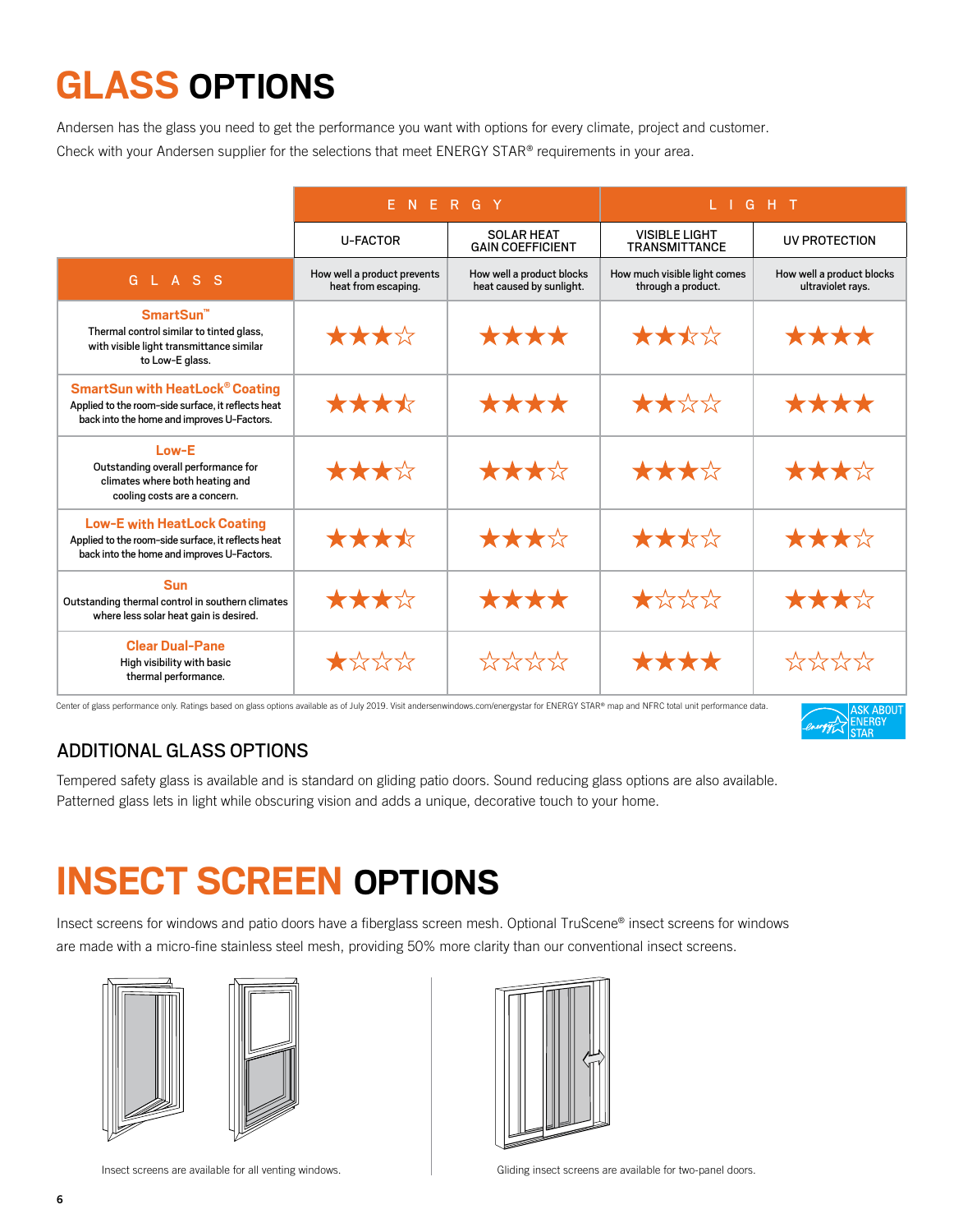# **GRILLE OPTIONS**

Customize the look of your windows and patio doors with a variety of grille options to complement virtually any style of home.

Finelight Grilles-Between-the-Glass with Exterior Grilles make interior glass easier

to clean, while permanent exterior grilles provide architectural style and detail.

#### Finelight™ Grilles-Between-the-Glass

make glass easy to clean. They have an elegant, sculpted profile, plus

they offer a two-sided color scheme, allowing them to match both the interior and exterior of the window or patio door.





Fractional



#### Full Divided Light

feature grilles permanently applied to the interior





#### Simulated Divided Light

offers permanent grilles on the exterior and interior with no spacer between the glass.



### GRILLE PATTERNS GRILLE BAR WIDTHS

Actual size shown.



Grille width for windows is 3/4". Grille width for patio doors is 1". A 2  $\frac{1}{4}$ " simulated meeting rail is available for casement windows to replicate the look of single-hung windows.

\*Specify number of same-size rectangles across or down.